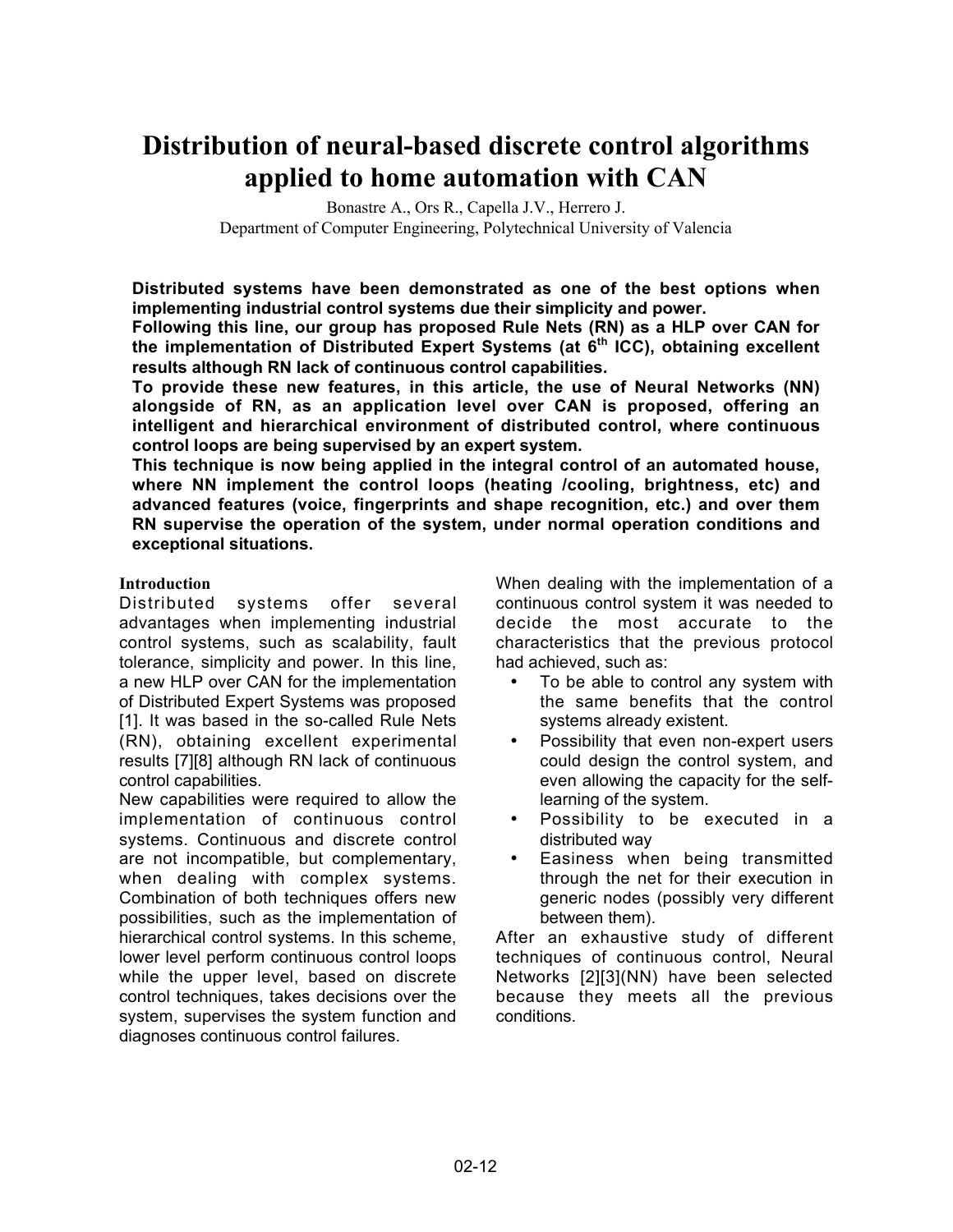Indeed, NN not only completes the first condition since they can deal successfully with any control system, but, far beyond, they are able to control systems where no other techniques can be applied.

They also fulfill perfectly the second condition due to their learning characteristics [4], making possible that even non-expert users in the design of control systems can be capable, in a centralized way, to define the desired behavior of the system. NN are capable to learn in an automatic way thought the analysis of a group of samples that reflect the answers expected in real situations of execution. Even more, it is possible in the design phase the simulation of the system operation in front of hypothetical situations with the purpose of checking that it fulfills the desired specifications.

Since the NN are formed by perfectly detachable units (neurons), the distribution of these neurons in different nodes is not very difficult, so the results obtained by each neuron must be spread thought the interconnection network to be used as an input for any other neuron needing it.

Finally, it is possible to characterize a neural network as a group of neurons. All the neurons present a common structure, and they are easily adapted in function of a set of parameters. Therefore, it is possible to locate several generic neurons in the nodes and make a particularization of them in function of the desired control system by means of the transmission of these parameters.

The structure of a generic neuron can be observed in the figure 1. Figure 2 shows a NN where interrelations between neurons are appreciated.

To particularize a generic neuron to fit any one of the NN, the following parameters are required:

- *Position of the neuron* in the NN. To determine this, a **layer number** and an **order number** inside the layer will determine one neuron.
- *Number of neuron inputs*: how many inputs the neuron has.





- *Characteristic of the inputs*: The source **neuron** and the **weigh** of each input must be defined. The **weigh** can be explicitly transmitted, and the **neuron** connected with this input is identified by the position in the NN as shown above.
- *Activation function*: The number of activation functions is limited, so it has been proposed a function code that selects the desired one in a set of available functions.

With this parameterization, it is possible to transmit a NN through a distributed system in a simple and efficient way.

NN execution needs some synchronization mechanisms. Several synchronism techniques have been evaluated, and finally the following one has been selected.

The system works in a event-oriented way. Any input neuron (those whose inputs correspond to external inputs) can start the operation of the NN. When a Start condition arises, the input neuron send an NN START message, making that all input neurons read all their input values and evaluate their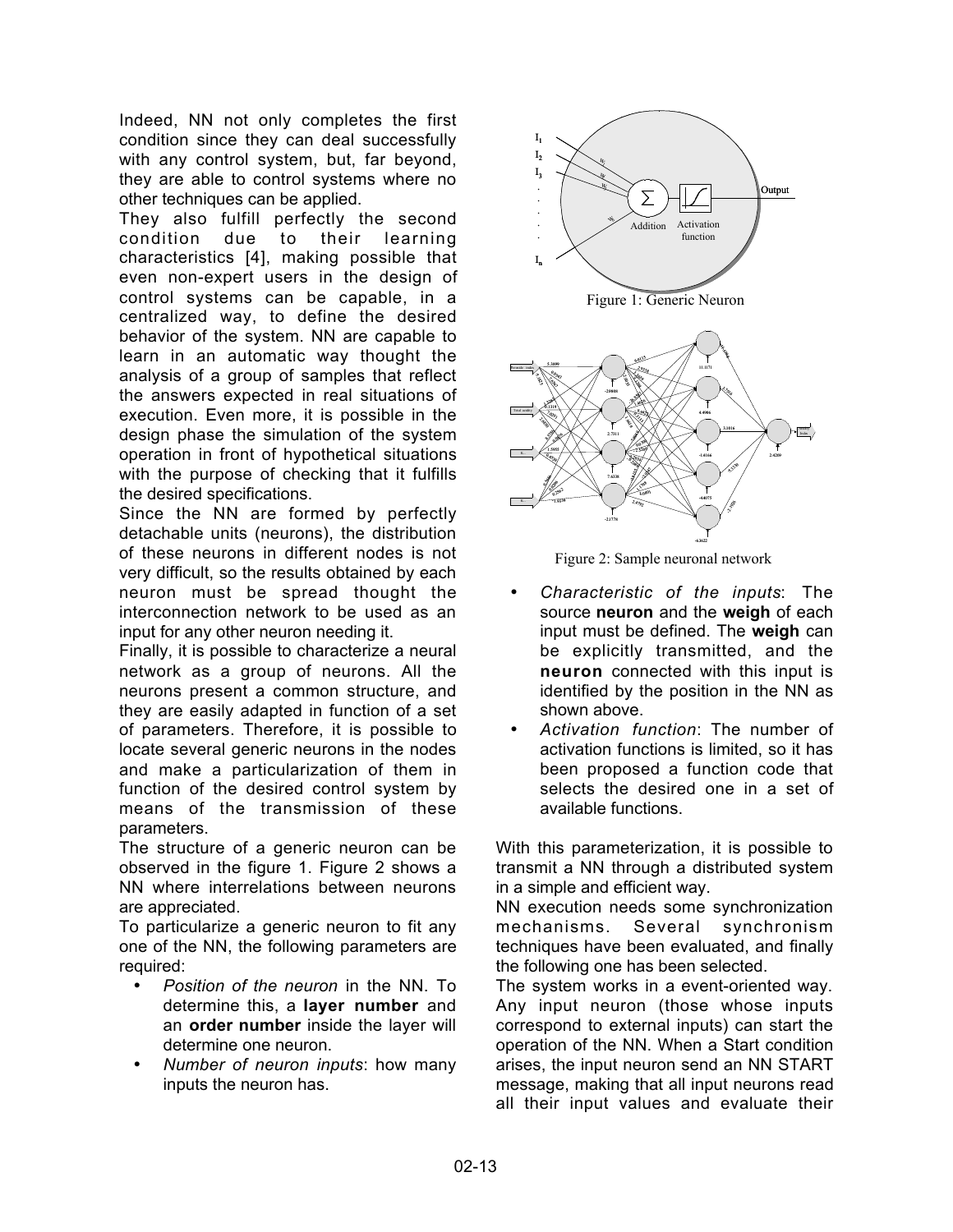outputs. These outputs must be send through the CAN network, while they are been used as input values of subsequent neurons. Any neuron will calculate and spread its output as soon as it gets all its inputs. Finally, output neurons will not apply its outputs until no remaining value would exist. This is accomplished by means of a *fictitious neuron. Fictitious neuron*, uses as input values the outputs of the system, and activates the NN for a new operation, allowing output to be applied. Synchronous operation is granted by this procedure.

The fault tolerant characteristics of the system must be highlighted. When being a hierarchical system, the superior level takes charge from the topic of fault tolerance. When a failure in the system is detected, the upper level takes the control of the system, evaluating the failure and deducing from the characteristics of it the correction actions that should be carried out for the reconfiguration of the system (operation in degraded way) or those guided to drive the system into a safe failure state.

CAN network [5] has been selected for the execution of the Distributed Neural Network because of its particular characteristics. First of all, CAN is a diffusion network, providing that all neurons that need a value produced by another neuron get the value with only one message. Even more, these messages are labeled (in the identifier field) with the neuron that produced it, so avoiding any overload. Also, non-destructive contention allows a limited response time. Is it also possible to fix the priority of any messages, guaranteeing that values proceeding from latter neurons will be sent before those from earlier ones. Finally, CAN offers several advantages, such as low cost, fault tolerance, great variety of products, etc.

#### **Communication protocol**

The new protocol ICCAL (Intelligent Control CAN Application Layer) is an extension of the protocol DESCAL [1], updated in [6]. A new level has been included for the implementation of continuous control systems by means of neural networks. System architecture is shown in figure 3.





The PSN (*Programming and Supervision Node*), which will also support the specification functions, training and distribution of the neural networks, and CN´s (*Control Nodes*) also incorporate news features in order to NN execution. The protocol use addresses in CAN extended format (CAN 2.0B). Therefore, the new characteristics of the protocol only will be available in CN implemented with extended CAN devices, although passive CAN extended devices could belong to the system, but restricted to Rule Nets execution.

Under these circumstances, new protocol is fully compatible with the old DESCAL protocol.

## **Protocol messages**

The protocol DESCAL used four types of messages. ICCAL contemplate two new messages and adds new control messages.

Control messages: To control the NN operation, the same messages that appeared in DESCAL have been used. It is also necessary to add a GO message, that applies the outputs of the NN and activates all neurons for the next operation.

To distinguish RN and NN commands, those related to the NN will be sent in extended CAN messages.

Identification messages: Several updates have been introduced from DESCAL. After the beginning of the identification phase, each node transmits a message where it announces its presence in the network, informing of its capacities, followed by the transmission of a list of its inputs and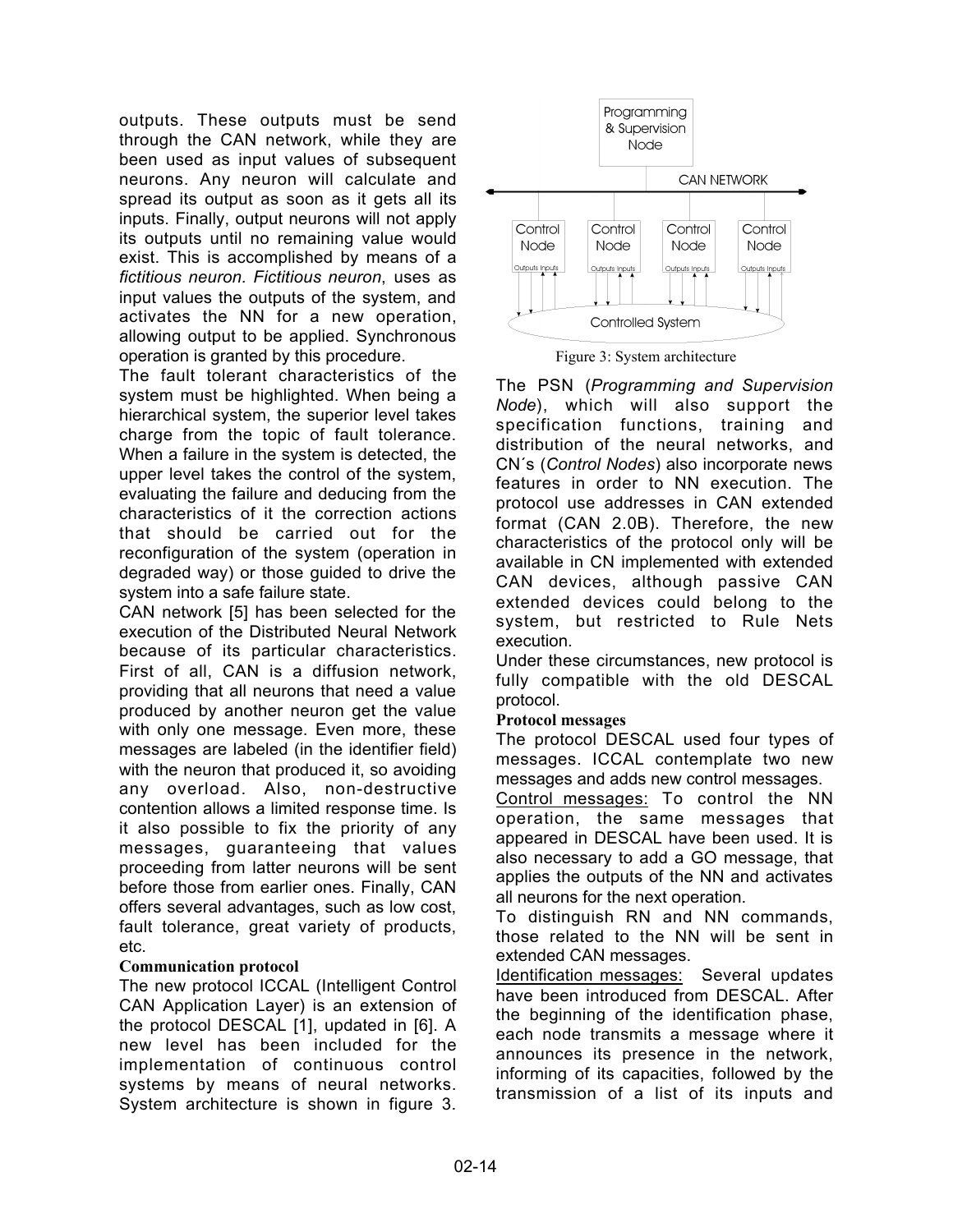outputs. In this identification message a bit has been added (NNC) to indicate that the node offers the possibility to execute NN.

Load messages: They make possible the transmission of the variables and matrix alongside the CAN network. To differentiate the messages of the RN matrix transmission and those of the NN, the use of CAN extended messages for latter ones has been selected. In this way, only extended CAN CNs will be affected by the new messages.

Updating Variable messages: they allow the diffusion of the new values in the RN and in the NN. To differentiate both cases, the distinction between standard CAN and extended CAN has been used, Extended CAN messages being reserved to indicate the change of values referred to the NN.

## **Stages of the protocol**

The protocol is structured in three phases or states:

## **Initialization**

During this phase all the available CN's in the system are identified, informing to the PSN of their characteristics. The new version adds at the beginning of this phase, the transmission of an identification message for each CN, in which is indicated, alongside other characteristics, if it is able to execute NN.

| 001              | Node | 0000000<br>$\mathbf{I}$ | NNC Ports Speed |  |  |  |
|------------------|------|-------------------------|-----------------|--|--|--|
| <b>Identifie</b> |      | Data                    |                 |  |  |  |
|                  |      |                         |                 |  |  |  |

Where:

Node: Number of node that is identifying itself.

NNC (Neural Network Capability): This bit must be set to "1" to indicate that this node is able to execute neural networks.

Ports: This field indicates how many input and output ports are available at the CN.

Speed: it indicates what transmission speeds supports the node. The assignment of each bit is the following one:

|  | $ b_7 b_6 b_5 b_4 b_3$ |  | b <sub>2</sub>                                                      |     |             |
|--|------------------------|--|---------------------------------------------------------------------|-----|-------------|
|  |                        |  | 500<br>$\left  \right $ Mbps $\left  \right $ Kbps $\left  \right $ | 250 | 125<br>Kbps |

Since all nodes should contemplate at least the speed of 125 Kbps, the minimum value of this field will be 1. This field is used as a guide for the selection of the speed of the system.

The rest of the identification messages related to the input and output ports, are numbered consecutively by means of the field *count* of 7 bits, existent in the first byte of the field of data.

#### **Design & Distribution**

During the design stage, the user introduces the Rule Net (RN) and Neural Net (NN) in the PSN, assigning the logical variables from the Rule Net and Neural Net to the physical inputs and outputs and even creating the necessary internal variables.

Also the powerful graphical environment of the PSN will allow to the user train the neural network given a collection of samples.

The distribution of the neuronal net is userguided, so that he can select the most accurate node for the execution of each neuron. Several automatic distribution techniques in function of the requirements of the system and the user are being studied.

As first step in the particularization of the generic neurons to the desired control system, it is necessary the selection of the activation function and the data format used in the representation of the numeric values weight and results). To achieve this goal, the following message is send to each neuron:

|                   |      | 16   |    |            |             |
|-------------------|------|------|----|------------|-------------|
| 000               | Node | I NI | 00 | <b>AFC</b> | <b>NRSC</b> |
| <b>Identifier</b> |      | Data |    |            |             |

Where:

Node: Node where the neuron resides. Thanks to the presence of this field it is simple the definition of reception masks in the CAN controllers.

Neuron Identifier (NI): it allows the identification of a neuron. The first five bits indicate their level and the last eleven indicate the ordinal number inside the level.

Activation Function Code (AFC): This field selects among the set of activation functions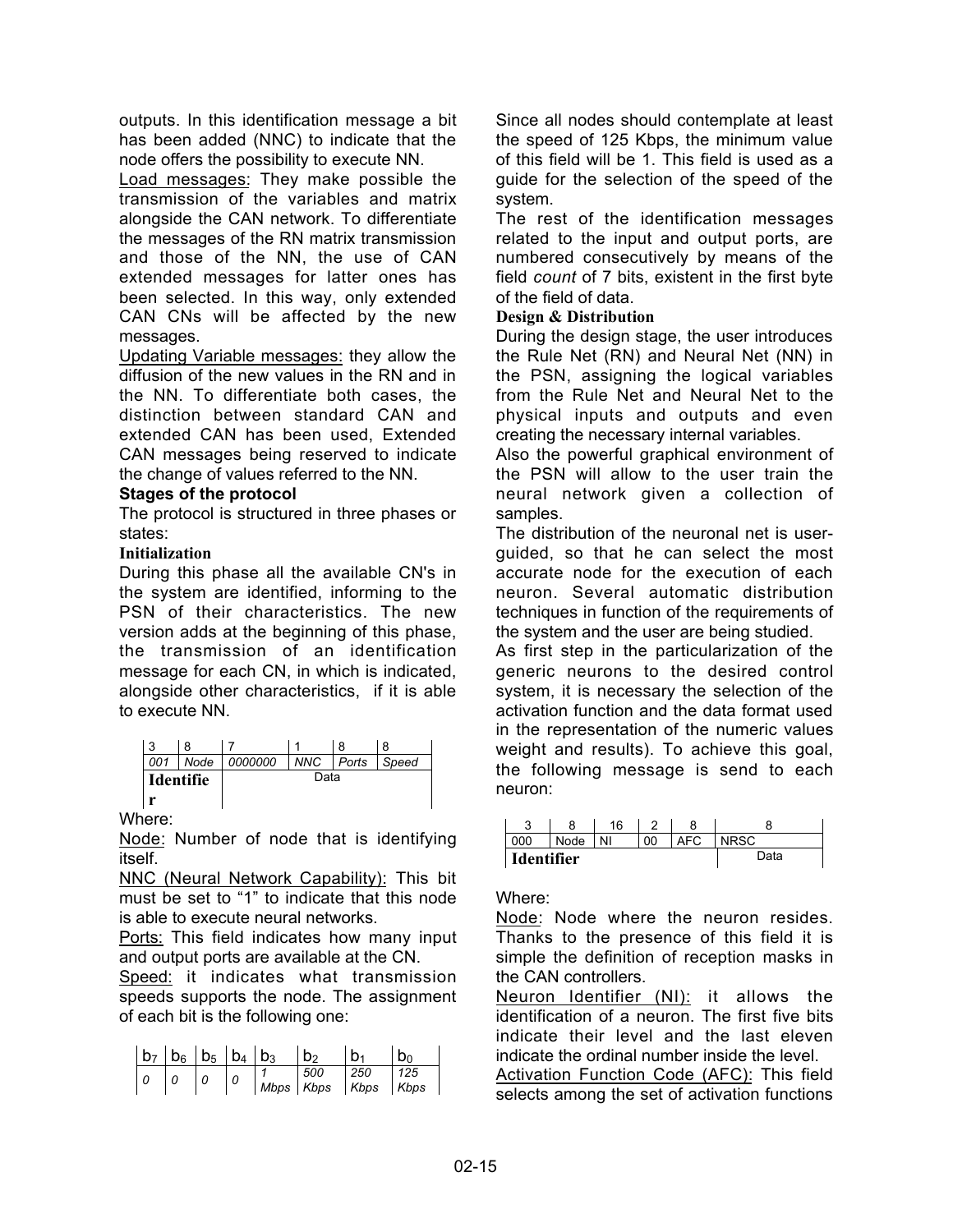which one should be used in the calculations of the neuron.

Numerical Representation System Code (NRSC): The code of the numeric representation system that will be used to transmit the results of each neuron is indicated in this field.

For every neuron input, the distribution will require one of the following messages:

| Identifier |      |    |    |     | Data        |        |
|------------|------|----|----|-----|-------------|--------|
| 110        | Node | ΝI | 00 | INI | <b>NRSC</b> | Weiaht |
|            | 8    | 16 | ົ  | 16  |             | 40     |

Where the fields **node**, **NI** and **NRSC** correspond with those previously described. Also, other two fields exist:

Input Neuron Identifier (INI): This field reflects the identifier of the neuron that will send the value, in function of their level and number inside the level, that will be contained in the identifier of the CAN message that diffuses the value through the network.

Weight: Weight associated to the corresponding input.

#### **Execution**

During this stage each node executes its Rule and Neural nets, communicating through the net the changes produced in the global variables and the results of each neuron.

We will distinguish among **input neurons**, those that their entrances correspond with physical input of the system, **output**



Figure 4: Input neuron state diagram

**neurons,** those that their exit correspond with one physical output of the system, and the rest of neurons will be **intermediate neurons**, because their inputs come from other neurons and their outputs are needed by other neurons.

Initially all the neurons are active in state WAITING (see figure 4) for its input data. The process will be initiated by an input neuron through a start condition, diffusing by means of a START message the beginning of the computing process to the other input neurons. The START message has the following format:

|                   | 26               |              |
|-------------------|------------------|--------------|
| nnn               | <b>Broadcast</b> | <b>START</b> |
| <b>Identifier</b> |                  | Data         |

Once initiated, when all inputs are available the neuron perform their calculations and diffuses its output by the network and changes its state to DISABLED (see figure 5). The obtained values are sent through messages with the following format:

|            |     | 16 |            | $= 64$ |
|------------|-----|----|------------|--------|
|            | 111 | ΝI | 1010101010 | Result |
| Identifier |     |    |            | Data   |

Where the field **NI** correspond with those previously described. And the other field is: Result: Value calculated by the neuron, according to the established representation



Figure 5: Intermediate neuron state diagram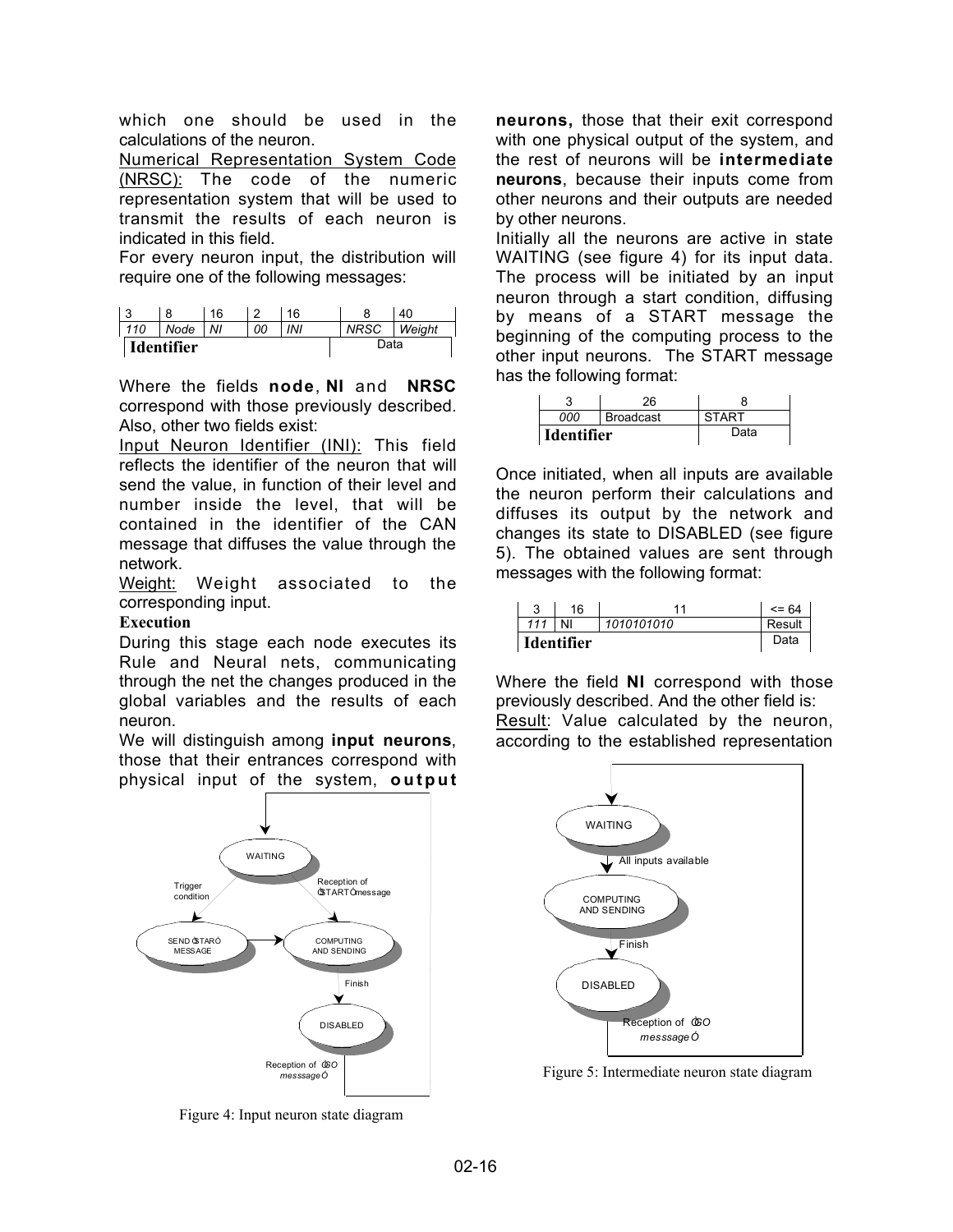system.



Figure 6: Output neuron state diagram

Finally, when output neurons finish their operations, they will send its results to a socalled *fictitious neuron*. This neuron, which is added automatically for the system, will receive the values of all the outputs. When all the values are available, the fictitious neuron sends a GO message that forces the output neurons to apply their results to the physical output (see figure 6). This procedure guarantees that all the outputs will be applied at the same time.

Additionally all neurons in DISABLED status

will pass to WAITING, so a new computing process could start when an start condition rises

The format of the GO message is:

|                   | 26               |      |
|-------------------|------------------|------|
| ากก               | <b>Broadcast</b> | ∼∩   |
| <b>Identifier</b> |                  | Data |

#### **Test application: Home integral control by means of a Neural Network**

As experimental environment for the test of the new protocol capabilities, the integral control of a house is being implemented in a laboratory scale model, very interesting partial results being obtained at the moment.

The system structure can be seen in figure 7. The system presents a hierarchical structure where upper level deals with the discrete control, the supervision of lower layers and must perform the adequate actions in case of failure. Middle layer takes into account the continuos control loops, including hardware supervision. Finally, lower layer consists of the system to control and a group of sensors and actuators that carry on the actions defined by upper layers.

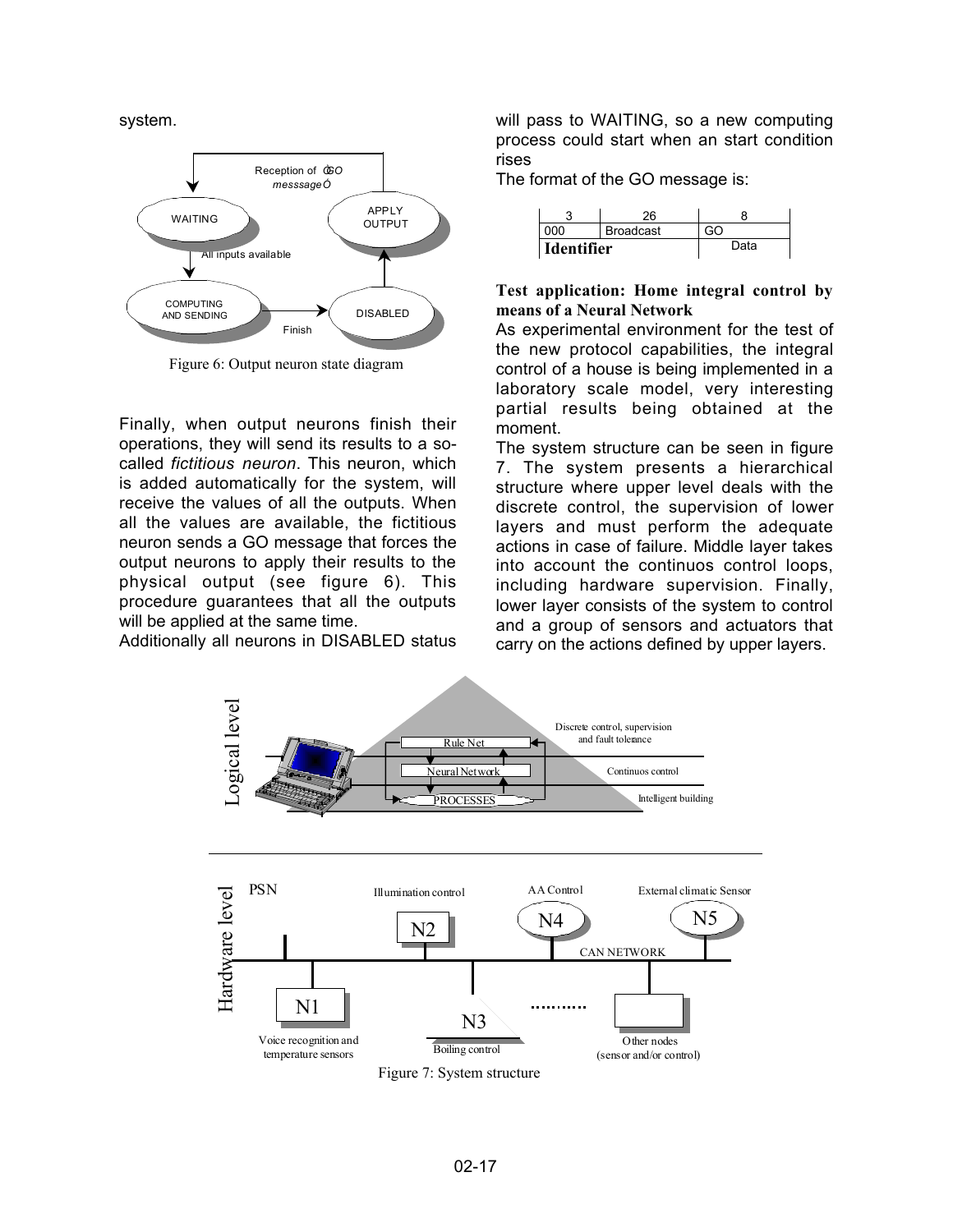Physically, the system consists on at least six nodes, an PSN and five CN,

interconnected by means of a CAN network Practical evaluation of proposed protocol has been performed by means of a test system, described below. There has been built an illumination control loop based on two CNs; first one (N1) is implemented by means of a PC with a USB-CAN communication device, that holds a Neural Network able to recognize simple voice commands [9]. This NN actualizes the value of some variables of the Rule Net, that controls the illumination. This RN is located in both N1 and N2 nodes. N2 is implemented by means of a CANary processor, able to handle all the illumination devices at the whole house. The collaboration between both networks, NN and RN, has proved to be very effective and successfully resolved. The diagram of interrelations can be seen in the figure 8. Voice commands are interpreted by the NN, indicating the wishes of the user. The presence is also detected by means of adequate sensors and optical barriers at doors, but these inputs are handled by the RN. As a result of all these inputs, RN updates the control light signals.



By the other way, to verify the distributed

Figure 8: Ilumination control structure

functioning of the NN, another control loop that controls the habitability conditions of the house, has been established. This system is composed by four nodes. Node N3 is in charge of the boiler, and it is implemented by means of a CANary processor with a digital output. Node N4 controls the conditioned air of the room, and it is also

implemented with a CANary processor, using a digital output (ON/OFF) and an another that, by means of a triack, controls the fan speed. Finally, node N5 is located outside the house. Node N1 is also needed in this subsystem, with a temperature sensor inside the room. Our NN uses the indoor and outdoor temperatures as inputs, and is able to indicate the RN if the utilization of any temperature control systems (boiler and air conditioner) is necessary. If AA is needed, NN controls the analog fan speed, as shown



Figure 9: Air Conditioning structure

in figure 9.

After a design process to determine the best topology of the NN, and the appropriate training, the distribution of the NN was performed by the user. The protocol performance was completely successful. Some design and training matters of the NN should need further revision.

Finally, both control systems (RN and NN) work together in a perfect manner, guaranteeing the correct function of the proposed objectives. Nowadays, new specifications are being introduced, such as temperature control by means of voice commands and self-learning.

#### **Conclusions and future work**

Given the excellent results obtained, two new approaches are being applied to the system. One of them consists on the implementation of a more powerful PSN software that integrates all options and tools (design, training, distribution, etc.), and